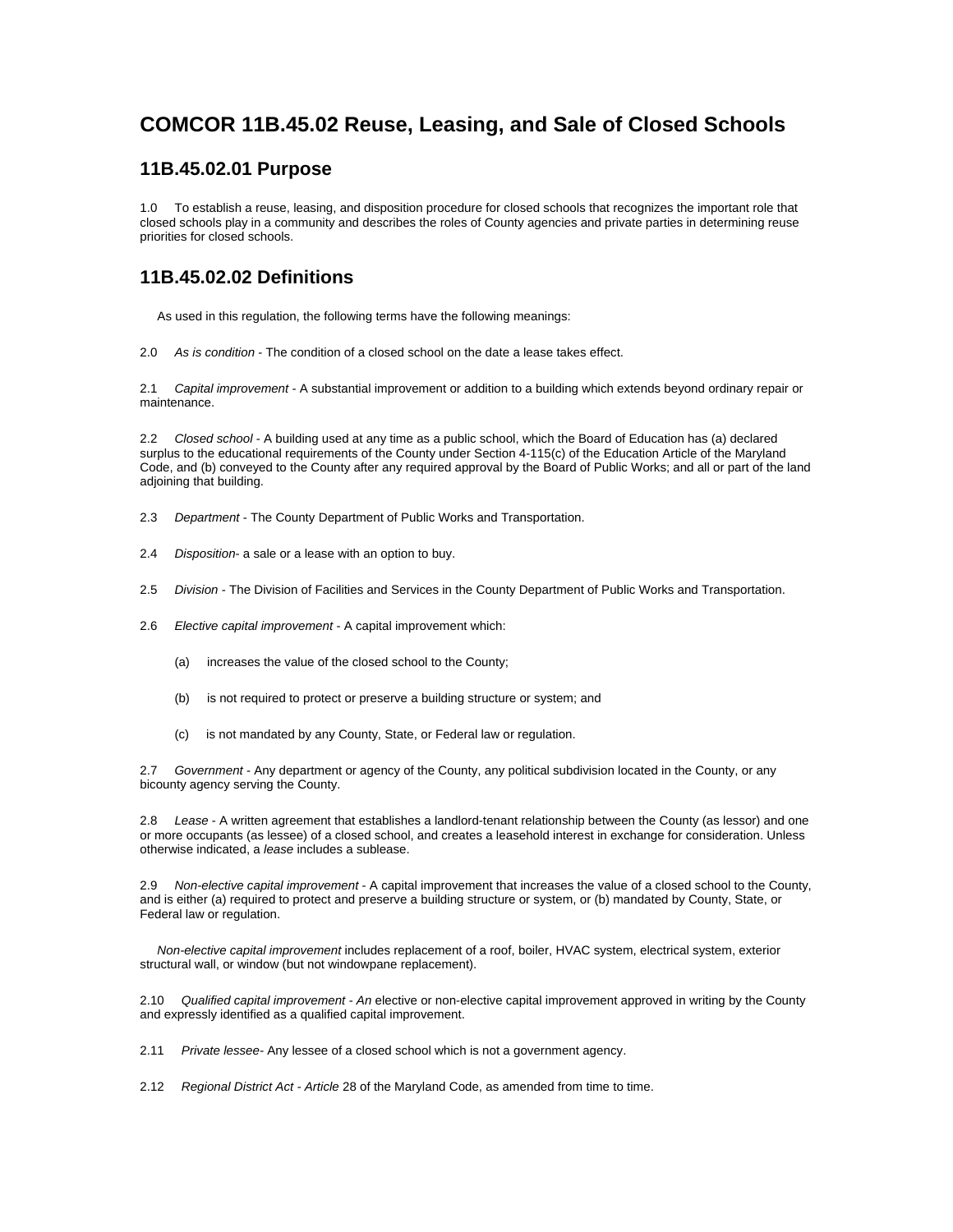- 2.13 *School year* The period between and including September 1st and July 1st.
- 2.14 *Sublease* Any assignment or transfer by a lessee of an interest in a closed school.

### **11B.45.02.03 School Reuse Policy**

3.0 Reuse of closed schools is in the public interest because it facilitates availability of worthwhile programs to citizens through use of existing public facilities. The reuse of each closed school should be planned through an expedited, structured decision process because of the strong public interest in finding productive, compatible uses for closed schools. In that process, the County should consider the full range of public or private land uses allowed by right or special exception where the school is located. County government uses, including open space, must be given first priority. Every effort should be made to assure continued community access to auditoriums, all-purpose rooms, gymnasiums, and school grounds.

3.1 After the Board of Education conveys a closed school to the County, the County Executive must activate the reuse process in this regulation. That process is outlined in the attached flow chart. The process must allow a full opportunity for review and comment on proposed reuses of a closed school by residents and civic associations near the school site, the general public, affected municipalities and special taxing districts, other government agencies, and private organizations. In administering this process, the County must encourage a timely flow of information among all interested parties.

3.2 The Board of Education should adequately maintain each closed school until title to the school is transferred to the County. After title to a closed school is transferred to the County, the Executive must see that the building is adequately maintained and secured. The Executive must annually inform the Council of the condition of each building and the identity of each lessee.

3.3 The Board of Education should annually inform the Executive and Council, preferably in its facilities plan, on the condition of and need for each building still held by the Board that is not being used as a school.

#### **11B.45.02.04 School Reuse Decision Process**

4.1 The Executive must send the Council and Planning Board an analysis of the building, site, and neighborhood, including the building's condition and size, any necessary improvements or major repairs, and any other relevant information, not later than 90 days after title to a school is transferred to the County.

4.2 The Planning Board may send the Executive and Council any comments on the reuse of the school within 60 days after receiving the Executive's analysis. If no comments are received from the Planning Board within 60 days, the Executive and Council may assume that the Planning Board has no comment. The Council may send comments on the reuse of the facility to the Executive within 60 days after receiving the Executive's analysis, and during that time may by resolution limit the acceptable uses of the building or site.

4.3 Not later than 90 days after sending the building analysis to the Council and Planning Board, the Executive must notify all government agencies of the availability of the closed school and any restrictions the Executive or Council have imposed on its use, and set a 45-day deadline to receive expressions of interest from government agencies in using all or part of the school. This notice must be published in the County Register and sent directly to the governing body of any municipality or special taxing district where the closed school is located.

4.4 If one or more government agencies submit a reuse proposal, the Executive must forward a reuse analysis and recommendation to the Council and Planning Board for comment within 45 days. The Planning Board's comments must be requested under the mandatory referral process in the Regional District Act. The Executive must also solicit comments from immediate neighbors, any civic association active in the area, and any person or organization that has expressed written interest in the status of the school. The Executive must allow a reasonable time for those solicited to offer their comments, and must hold at least one informal public meeting to discuss reuse of the property in a location convenient to nearby residents. After receiving comments from the Planning Board and Council, but not later than 90 days after sending the reuse analysis, the Executive must issue a decision memorandum and may select one proposal from a government agency and negotiate a lease.

4.5 If, after following the procedure in paragraph 4.4, the Executive finds that there is no appropriate public use of the closed school, or if no reuse proposal is received from any government agency, the Executive must promptly advertise for expressions of interest by private individuals and organizations. The advertisement must be placed in at least one newspaper of general circulation in the County, must describe any restriction by the Executive or Council on the reuse of the school, and must allow at least 45 days to submit reuse proposals.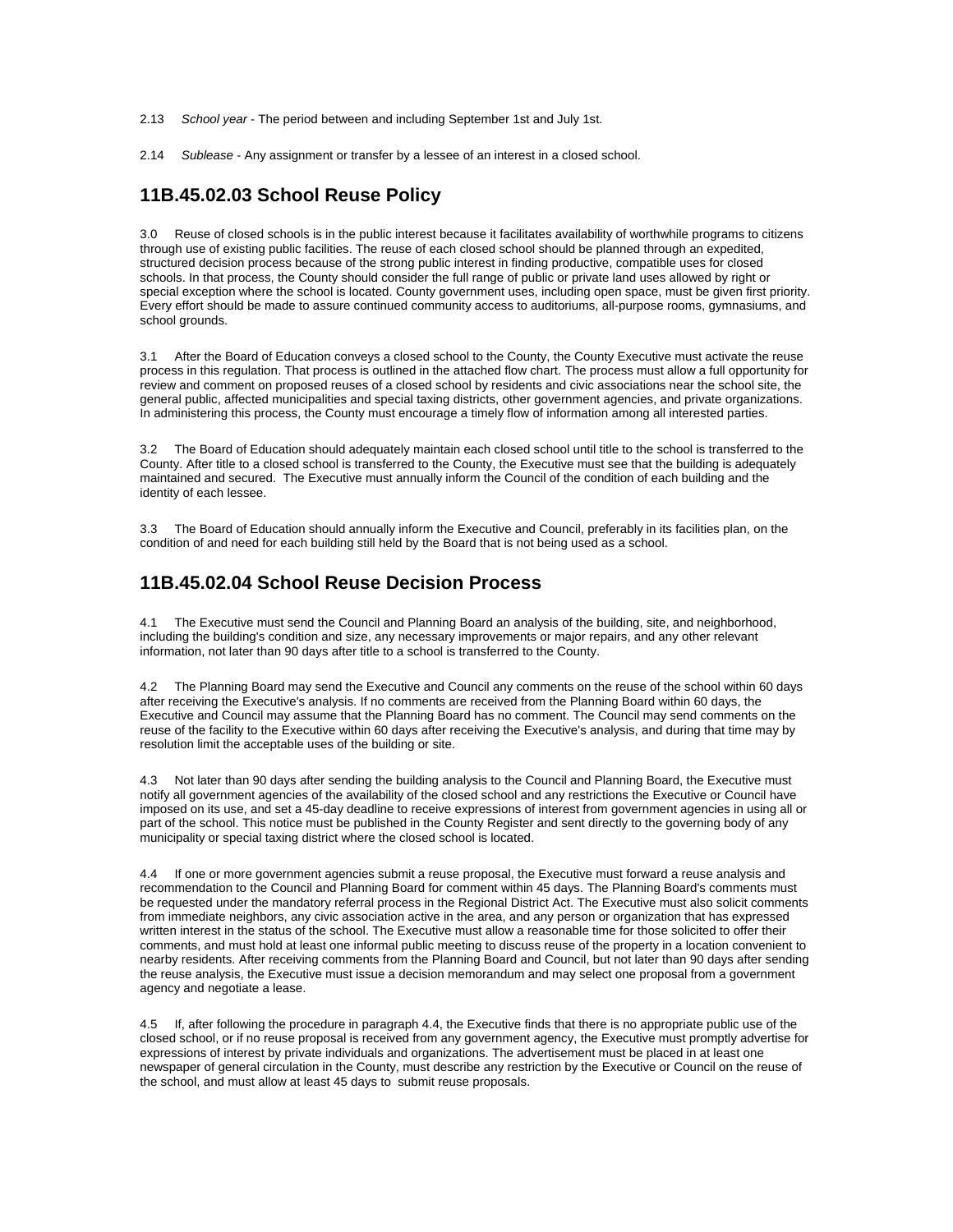4.6 After a reasonable opportunity to analyze each reuse proposal timely submitted by a private individual or organization, the Executive must send an analysis of all private reuse proposals to the Council and Planning Board. The analysis must describe any proposed restriction on the intended use, the advantages and disadvantages of each proposal, and any recommendation by the Executive.

4.7 The Executive must hold a public hearing on the proposed reuse options after the reuse analysis is presented to the Council, and must advertise the hearing in at least one newspaper of general circulation in the County at least 15 days before it is held. Within a reasonable time after the public hearing is closed, the Council by resolution should indicate its priorities for reuse of the closed school. After the Council acts the Executive may select a specific user consistent with the Council's priorities and restrictions, and negotiate a lease which reflects any conditions imposed by the Council.

4.8 This Section does not apply to:

- (a) the reuse of a closed school by the Montgomery County Public Schools;
- (b) a temporary reuse of a closed school by a government agency for a single period of 12 months or less; or

 (c) any use of a closed school expressly approved before this regulation took effect by the Council by resolution or other process in effect at the time of approval.

## **11B.45.02.05 Leasing Policy**

5.1 Each lease of a closed school must conform to this regulation and any reuse resolution adopted by the Council, and must be subject to mandatory referral to the Planning Board when the Regional District Act (MD Code, Art. 28, §7-112) so requires. Each lessee must comply with all applicable zoning and subdivision laws and regulations.

5.2 Each lease of a closed school must preserve the availability of the school for future public use, including public education.

5.3 Each lease must specify how its terms may be enforced and establish a hierarchy of enforcement actions, short of termination, that a party may take if another party does not comply with specific material terms of the lease.

5.4 Each lease, and the process of negotiating it, must treat all private lessees or potential lessees in a fair and equitable manner that is open to public analysis.

#### **11B.45.02.06 Lease Requirements and Procedures**

6.0 The Division of Facilities and Services in the Department of Public Works and Transportation must administer this regulation and may contract for services in connection with the leasing of closed schools. The services for which the Division is responsible include appraisals; legal services; newspaper and other media services; engineering and architectural services; inspection, cost estimating, security, and maintenance and repair; construction, general planning and consulting services; and any other duties assigned by the Executive. The Division must enforce the terms of any lease and take action, including an inspection at least annually, to assure that each lessee complies with its obligations under the lease.

6.1 Each lease with a private party must have a minimum term of 5 years. A term longer than 5 years may be allowed if the lessee commits to make substantial qualified capital improvements to the school, which are specified in the lease as a condition of the County's agreement. The lease must allow reasonable amortization of the cost of the capital improvements during its term.

6.2 Each lease must allow the County to terminate the tenancy for any reason, at no cost to the County other than costs specified in this regulation. The lease must allow the Chief Administrative Officer to terminate a lease by giving written notice to the lessee not less than: (a) 18 months before the proposed termination, or (b) the remaining term of the lease if that period is less than 18 months. Before the Chief Administrative Officer can terminate a lease (or refuse to consider extending a lease under paragraph 6.18) to reconvey a school to MCPS, the Superintendent must notify the lessee and the Chief Administrative Officer by September 1 of the second year before the proposed termination date that MCPS will need the school for public educational purposes. The Chief Administrative Officer may, after consulting MCPS if the school is intended to be reconveyed for public educational use, withdraw a termination notice if the Council does not appropriate sufficient funds for any necessary improvements. If a lessee is a private school which is using the building for educational purposes during a school year, the lessee must not be required to vacate the building during that school year.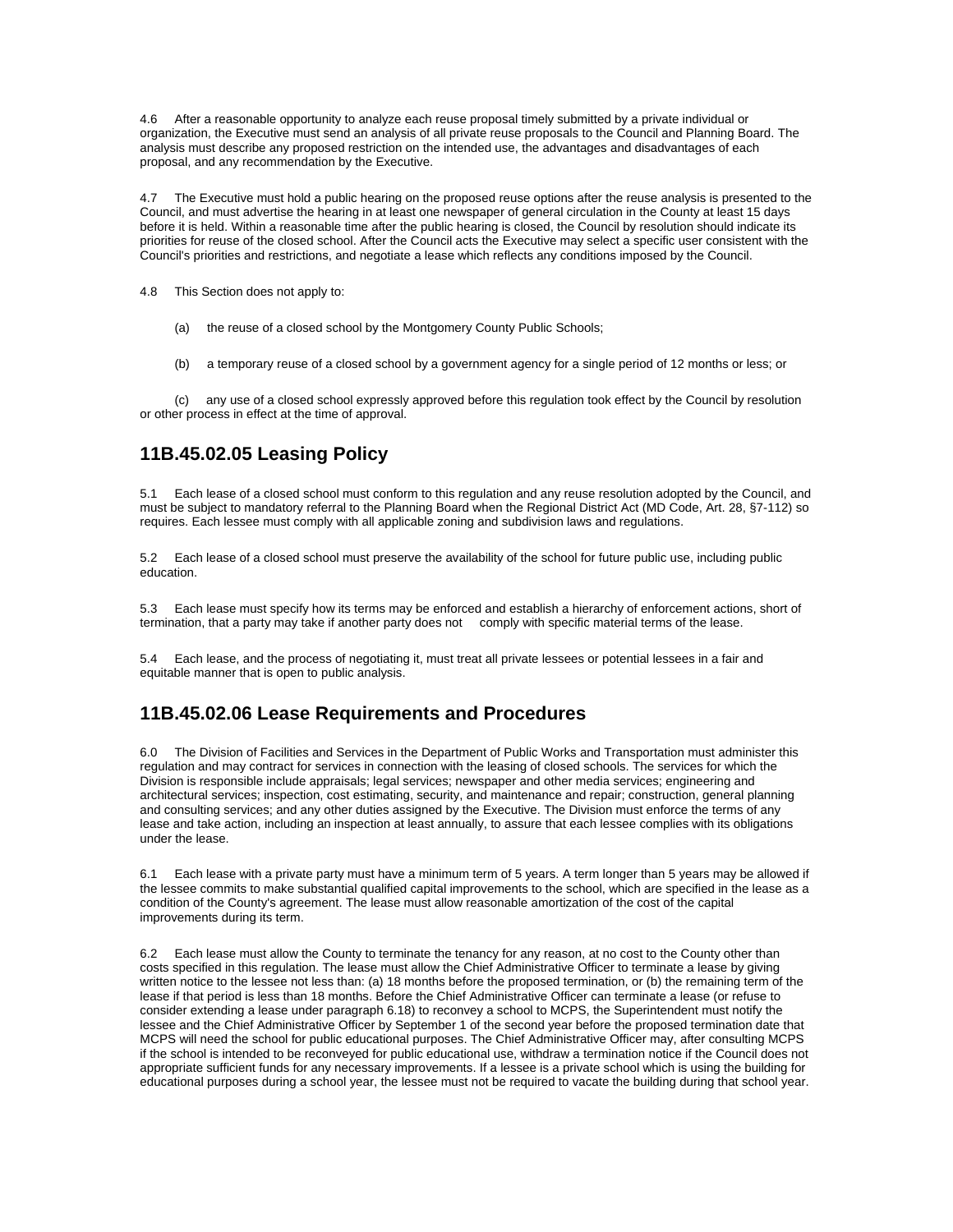6.3 The lessee must maintain a closed school as provided in this paragraph:

 (a) The lessee must accept the school in as is condition unless the lease expressly provides otherwise. During the term of the lease, the lessee must complete, at the lessee's risk and expense, any replacement or repair required to protect the building and equipment from damage or deterioration, or to comply with any County, State, or Federal law or regulation affecting the use and occupancy of the school, unless the lease expressly provides otherwise.

 (b) The lessee must pay all operating expenses, including utilities, janitorial services, trash removal, pest control, grounds maintenance, preventive maintenance, day to day minor and major maintenance, tree removal, fence repair or replacement, repair or replacement of playground equipment, and any other repair, replacement, or maintenance required to keep the school in clean and safe operating condition.

 (c) If the lease so provides, the lessee must, at the lessee's risk and expense, maintain, repair, or replace the fixtures, roof, windows, floors, walls, electrical systems, heating and air conditioning systems, and plumbing systems.

6.4 The lessee must obtain the Division's prior written approval for any capital improvement, as provided in this paragraph. The Division may refuse to approve any capital improvement proposed by a lessee. The lessee is responsible for the cost of any improvement it proposes.

 (a) The lessee must submit complete plans, drawings, and specifications for review and approval by the Division at least 45 days before beginning work on any capital improvement. The lessee's submittal must include sufficient detail and content to allow the Division to fully evaluate the proposed improvement. The Division must consult with Montgomery County Public Schools before approving any improvement that may affect future educational use of a school, and with Planning Department staff to consider whether the Regional District Act (MD Code, Art. 28, §7-112) requires mandatory referral of the improvement to the Planning Board.

 (b) The lessee must obtain all necessary permits and licenses and comply with all applicable zoning, land use, health, and safety regulations. Specifically, the lessee must comply with Section 59-G-2.19 of the County Code, which requires site plan review for any addition that would exceed the lesser of 7,500 square feet, or a 15% increase over the size of the building on February 1, 2000, and for the installation of any portable classroom for longer than one year.

 (c) The Division must inspect all work and materials used in any capital improvement during and after construction. If any improvement does not comply with the plans and specifications previously approved by the Division, the lessee must undertake any necessary corrections at the lessee's sole risk and expense immediately after receiving written notice from the Division. The County may treat the lessee's failure to take all specified corrective actions as a default under the lease, and may take any necessary corrective action. If the County takes any corrective action because the lessee has not done so, the lessee must reimburse the County the cost of the corrective action as additional rent.

6.5 The rent the County charges for closed schools generally must recognize:

- (a) the value of services provided by the lessee as caretaker of the school; and
- (b) the investment of State and County taxpayers in the construction and potential future use of the school.

6.6 The parties must negotiate a rent rate for each closed school. The negotiated rent must reflect the value of that school, or the portion leased, considering:

- (a) its size, location, and condition;
- (b) the lessee's proposed use;

 (c) the extent to which occupancy by the lessee is in the public interest, including maintenance, upkeep, and improvement of the property; property management services provided by the lessee; and public services directly provided by any non profit lessee; and

(d) any other factor relevant to a fair negotiated rent.

6.7 The negotiated rent must be subject to an annual adjustment on each anniversary date of the lease, based on 100% of any increase in the U.S. Department of Labor, Bureau of Labor Statistics, Consumer Price Index for all Urban Consumers, or if the Index is not continued a comparable successor designated by the Division. However, the annual rent must not be less than 103%, nor more than 105%, of the previous year's rent.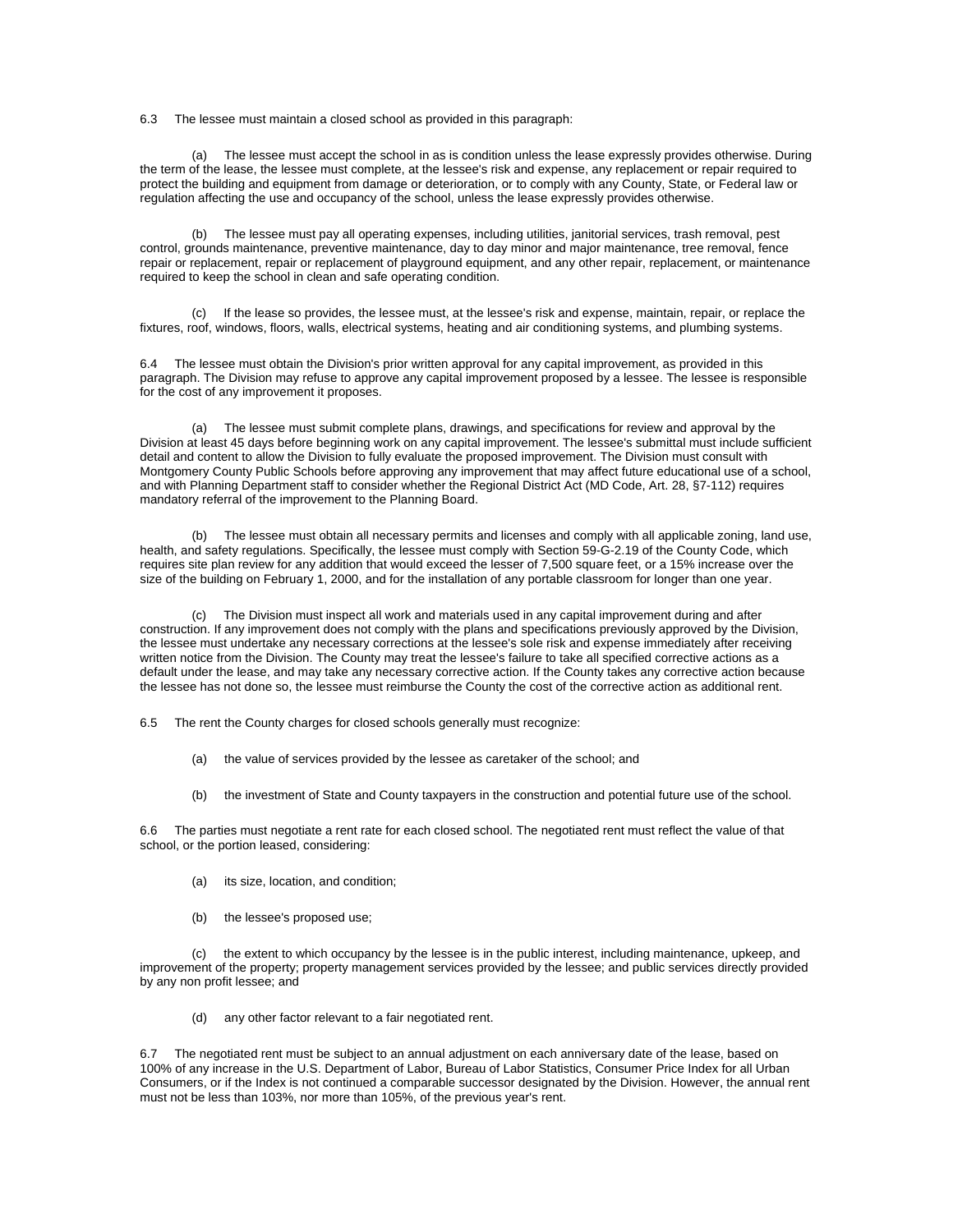6.8 The Division may credit the lessee's rent for a negotiated amount that is not more than 50% of the annual amortized cost of any qualified capital improvement made by the lessee. This credit must be subject to the following conditions:

 (a) The Division may allow a rent credit for an elective capital improvement only if the Division in its discretion finds, after consulting MCPS, that the improvement will be of substantial value to the County or MCPS.

(b) Any capital improvement made without the Division's prior written approval is not eligible for a rent credit.

(c) All rent credits together must not exceed 50% of the lessee's annual base rent.

 (d) The lessee must not receive any credit for any interest or finance charge, administrative cost, operating, maintenance, or repair expense, or any other cost except the actual cost of design, construction, and installation of a capital improvement and costs directly related to that capital improvement, as approved by the Division. The Division must validate any cost for which a lessee requests a rent credit.

 (e) Any corrective action required by the Division is not eligible for a rent credit. If a lessee does not take any required corrective action, the lessee must not receive a rent credit for that improvement.

 (f) A rent credit must not be allowed for any improvement to the extent that the improvement was paid for by a grant, loan or other financial assistance from the County or any other government agency.

 (g) All future rent credits may be forfeited, at the County's option, if the lessee defaults on any material term or condition of the lease.

 (h) A capital improvement completed before this regulation took effect is not eligible for a rent credit unless the Division allowed the rent credit before this regulation took effect.

6.9 If the Chief Administrative Officer terminates a lease under Paragraph 6.2, the County must reimburse the lessee 100% of the remaining unamortized portion of the cost of each non-elective capital improvement, and 50% of the remaining unamortized portion of the cost of any other qualified capital improvement, after the termination date of the lease, after subtracting any rent credit already allowed for that improvement. This reimbursement must be subject to appropriation of sufficient funds by the Council, and to the following conditions:

 (a) Reimbursement must be paid in a lump sum. If the County or Montgomery County Public Schools cannot secure the funds necessary to reimburse the lessee, the lease term must be extended until sufficient funds are available.

 (b) The lessee must not be reimbursed by both the County and Montgomery County Public Schools for the same capital improvement.

 (c) The County must not reimburse the lessee for a qualified capital improvement if the lessee vacates the premises before the end of the lease term, voluntarily or because of legal action. This provision does not apply if lessee vacates the premises after receiving a notice of termination under Paragraph 6.2.

6.10 A lessee must not sublease any part of a closed school without the Division's prior express written consent. This written consent must be obtained in the following manner:

The lessee must submit to the Division a copy of each proposed sublease; a description of the activities and uses proposed by the sublessee; proof of the sublessee's ability to pay rent, adequately maintain the property, and otherwise comply with all terms of the lease during the sublease term; and any other information relevant to the sublessee's use and occupancy that the Division requests.

 (b) The Division must notify the Council, Planning Board, and Montgomery County Public Schools of each proposed sublease within 10 days after receiving notice from the lessee. The Division must not approve any sublease until at least 10 days after this notice is sent, and must consider any comments received during that period from a recipient of this notice.

 (c) The Division must respond to the lessee in writing not later than 45 days after receiving all required information.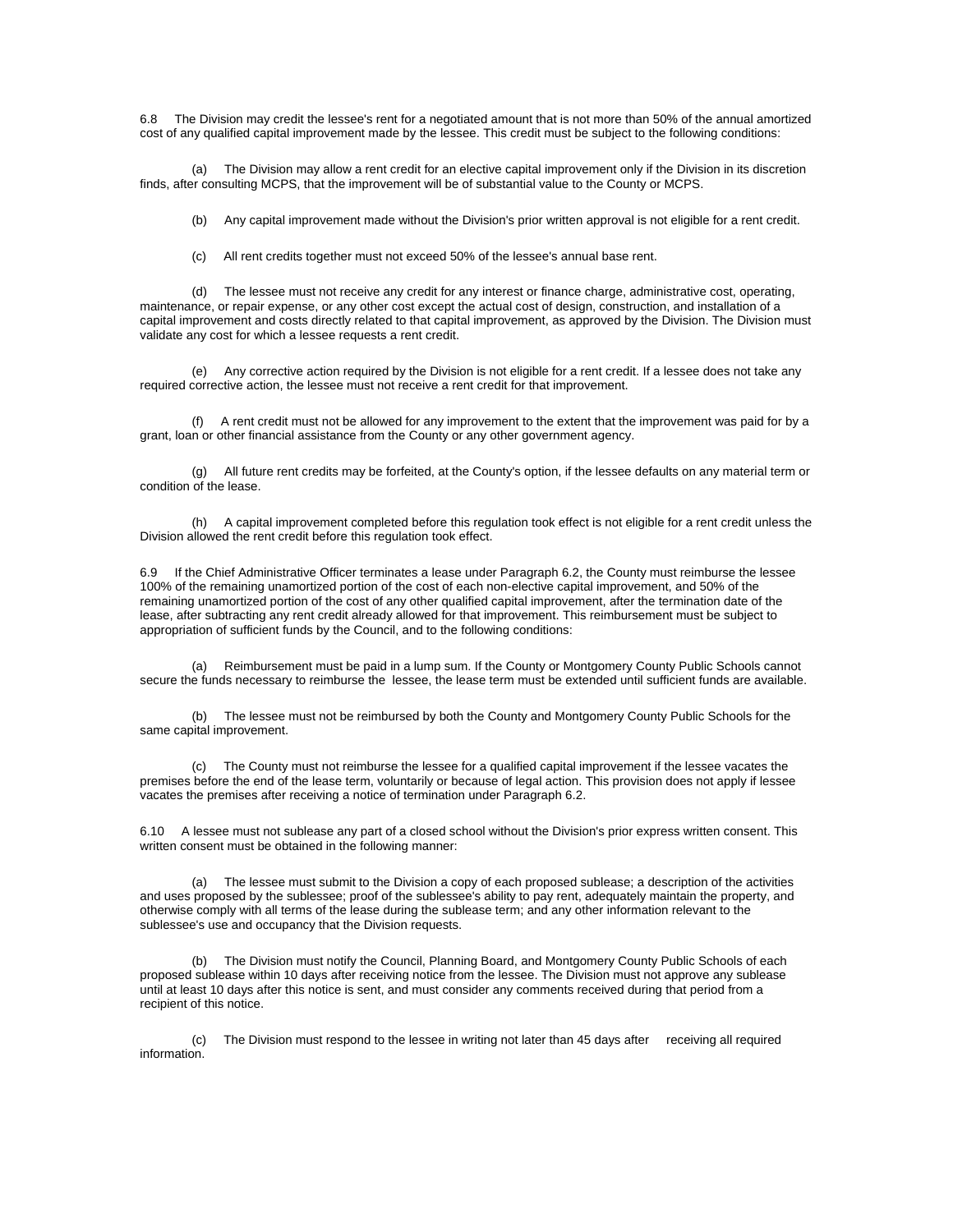(d) The Division must not approve a sublease if the Division finds that either the proposed use or the sublessee's performance is likely to result in a greater negative impact on the surrounding neighborhood than the current use and lessee.

6.11 Each sublease must comply with the following conditions:

 (a) Each sublessee must comply with all applicable zoning and land use requirements, all reuse restrictions approved in any Council resolution, and all provisions of the lease.

 (b) The lessee must agree that any rent charged to a sublessee must be limited to the sublessee's prorated share of operating, maintenance, and administrative expenses actually incurred by the lessee, including the cost of any capital improvement made or contracted by the lessee, plus an amount equal to the same square foot rate of rent the lessee pays to the County.

 (c) If the Division finds that the lessee received more rent from a sublessee than permitted by the lease or this regulation, the lessee must pay to the County as additional base rent, with the next rent payment due, all excess rents received.

 (d) The lessee's obligations to pay all funds due to the County and perform all duties required under the lease survive any sublease until fully performed by the lessee.

6.12 A closed school must be used only in accordance with all applicable laws and regulations, including any amendment to a law or regulation that takes effect during the term of the lease. The lease must specify the maximum number of persons (such as employees and students) that may occupy the building, the lessee's plan for managing traffic to the site, and any other operating condition that will significantly affect nearby residents.

6.13 Parking for the lessee and any other occupant of the building, and any employee, client, or guest, must be confined to those surface parking areas adjoining the closed school at the beginning of the lease term that are designated in the lease, and any additional parking area approved as a capital improvement by the Division.

6.14 Each multi-purpose room, gymnasium, auditorium, or similar facility in a closed school must remain available for community use during hours outside of the lessee's regular use, under the process provided in County Code §§44-1 through 44-5.

6.15 All outdoor recreation and athletic fields attached to a closed school must remain available on a continuing basis, for community use after 5 P.M., Monday through Friday, and all day Saturday and Sunday, unless the lessee needs the field for a regularly scheduled program or event or an exception is approved by the Office of Community Use of Public Facilities (CUPF). Each lessee must work jointly with the Parks Department, the Recreation Department, and CUPF to resolve the use and scheduling of outdoor recreation areas. If a lessee maintains any outdoor recreation area, it must be maintained to at least the same standards as outdoor recreation areas maintained by the Parks or Recreation Departments.

6.16 Each lessee of a closed school must commit in the lease to either:

 (a) select a community liaison body, composed of residents of the surrounding neighborhood and other affected citizens who are not otherwise involved with the school, and meet regularly with that body to discuss impacts of the school's operation and resolve conflicts; or

 (b) establish another process that will effectively respond to concerns of residents of the surrounding neighborhood that result from operation of the school.

6.17 The Division must advertise each proposed lease as required by applicable County or State law, including Maryland Code Article 25A, Section 5(B), and allow a reasonable time for public comments before the County signs it. The Executive also must send the proposed lease, including any renewal or extension of an existing lease, to the Council, Planning Board, and Board of Education, and allow them at least 30 days to comment before the County signs the lease.

6.18 At least 18 months before a lease is due to expire, the Division must advertise in at least one newspaper of general circulation in the County for expressions of interest in using the school after the lease term, and send the lessee a copy of the advertisement. The Division must also seek comments from the public, including nearby residents. If any expression of interest from another source is received within 90 days, the Division must invite the current lessee to submit within 60 days a request to renew the lease or negotiate a successor lease. If more than one expression of interest is received, the Executive must select the prospective lessee that the Executive finds will best use the property in the public interest and attempt to negotiate a lease with that prospective lessee.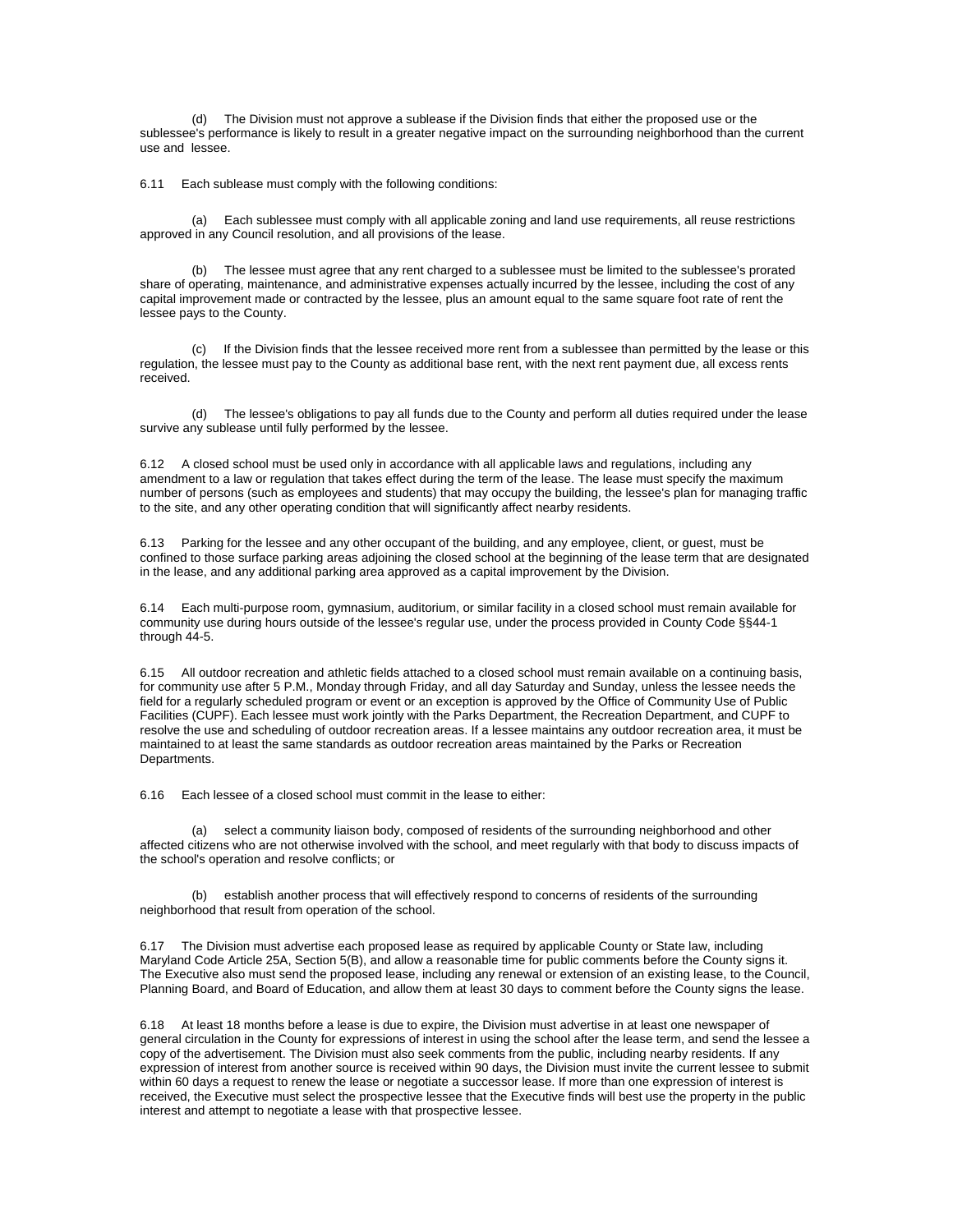### **11B.45.02.07 Process for Disposition by Sale or Lease with Option to Buy**

7.0 Under state law, the Council makes the ultimate decision to dispose of a closed school and its site, including any fields and recreational areas. Before the County may sell a closed school or execute a lease with an option to buy, all requirements of this section must be met.

7.1 The Executive must request the Board of Education to submit to the Council within 60 days a statement that the school will not be needed for public educational uses in the foreseeable future, and in any case, for at least 10 years after the proposed sale.

7.2 The Executive must submit a statement to the Council that the school will not be needed for public recreational or human service uses in the foreseeable future.

7.3 The Executive must request the Planning Board to review the proposed disposition under the mandatory referral process in the Regional District Act, and to submit a statement to the Council within 60 days that the site will not be needed for park uses.

7.4 Before recommending a disposition to the Council, the Executive must give the public a reasonable opportunity to offer alternative proposals. The Executive must advertise the proposed disposition of the school, and the opportunity to propose other dispositions or uses for the school, once each week for not less than 2 weeks in at least one newspaper of general circulation in the County. The advertisement must list the price to be paid for the school, its location, the proposed buyer and use, and how the public may comment or offer alternative proposals. This advertisement may be combined with any other advertisement required by County or State law. The Executive must also send a copy of the advertisement to each civic association listed with the Planning Board and each parent-teacher organization in the high school cluster where the closed school is located.

7.5 The Executive must give any person a copy of the sale or lease agreement and any other document prepared in connection with the transaction, except a document that the County may deny inspection of under the state Public Information Act.

7.6 The Executive or a designee must hold a public hearing before forwarding any proposal to dispose of a closed school to the Council for action. The Executive must advertise the public hearing in at least one newspaper of general circulation in the County at least 15 days before it is held. This advertisement may be combined with any other advertisement required by County or State law, including the advertisement required under paragraph 7.4. The public hearing must be held at least 15 days after the deadline for receipt of alternative proposals under paragraph 7.4.

7.7 The Executive and Council must consider, and should give preference to, the disposition that best retains public access to the school and its athletic and recreational facilities.

7.8 Each sale contract, deed, or lease with option to purchase must give the County the right of first refusal of any later sale of the property, at full market value at the time of sale, subject to any mortgage or deed of trust then on the property.

7.9 If the Council does not receive any statement required under paragraphs 7.1-7.3, the Council may nevertheless dispose of a closed school if it finds, considering all factors, that the public interest will be best served by disposing of the school.

## **11B.45.02.08 Responsibilities and Authority**

- 8.0 Office of the County Attorney
	- A. Approve the form and legality of each lease.
	- B. Assist in negotiating leases.
	- C. Render opinions on matters of law regarding the drafting and administration of leases.
- 8.1 County Council
	- A. Provide comments and restrictions on the reuse of a closed school.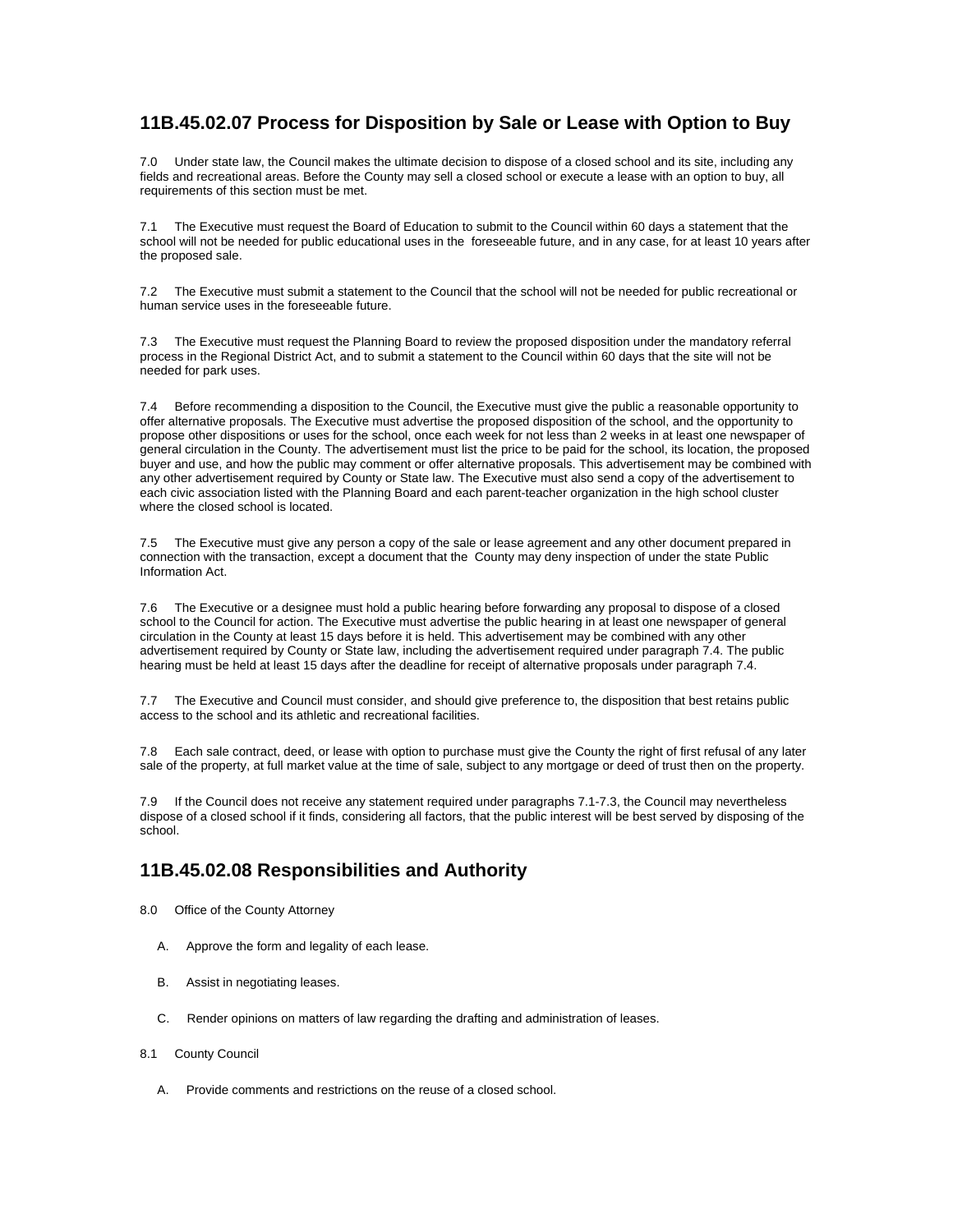- B. Adopt a reuse resolution stating priorities for reuse of a closed school.
- C. Approve any disposition of a closed school or its site by sale or lease with option to buy.
- D. Review and comment on each proposed lease of a closed school.

8.2 Division of Facilities and Services, Department of Public Works and Transportation

A. Negotiate and prepare all leases.

 B. Administer all leases, including the review and approval of elective and non-elective capital improvements and determination of qualified capital improvements.

 C. Inspect closed schools for compliance with lease terms, and respond to public questions and concerns regarding leasing, subleasing, and compliance with lease terms.

D. Implement reuse decisions made by the County Council.

- E. Recommend approval of leases and similar documents.
- F. Coordinate lease renewals with Montgomery County Public Schools.
- G. Coordinate leasing or sale of closed schools with the State Board of Public Works as required by law.
- 8.3 Department of Finance
	- A. Receive rent paid by lessees.

 B. Authorize payments to the State, consistent with written agreements regarding outstanding bond debt or pro-rata shares of rental income.

- 8.4 Montgomery County Planning Board
	- A. Provide comments to the Council and Executive during the reuse process.
	- B. Provide a statement during the disposition process that a closed school site will not be needed for park use.

 C. Review and provide comments on any decision to reuse or dispose of a closed school, as required by this regulation or any applicable State or County law, including the mandatory referral process under the Regional District Act.

8.5 Montgomery County Public Schools (MCPS)

 A. Review and comment on plans and specifications for capital improvements to be performed by lessees which affect MCPS' potential future use of a closed school.

B. Establish the value, if any, that proposed improvements may have to MCPS.

 C. Assist the County in obtaining funding to reimburse a lessee for qualified capital improvements that have value to MCPS or the County, upon termination of a lease, if termination was requested by MCPS.

 D. Provide a statement during the disposition process that a closed school will not be needed for public education purposes for at least ten years after the proposed sale.

E. Adequately maintain closed school buildings before conveyance to the County.

8.6 Chief Administrative Officer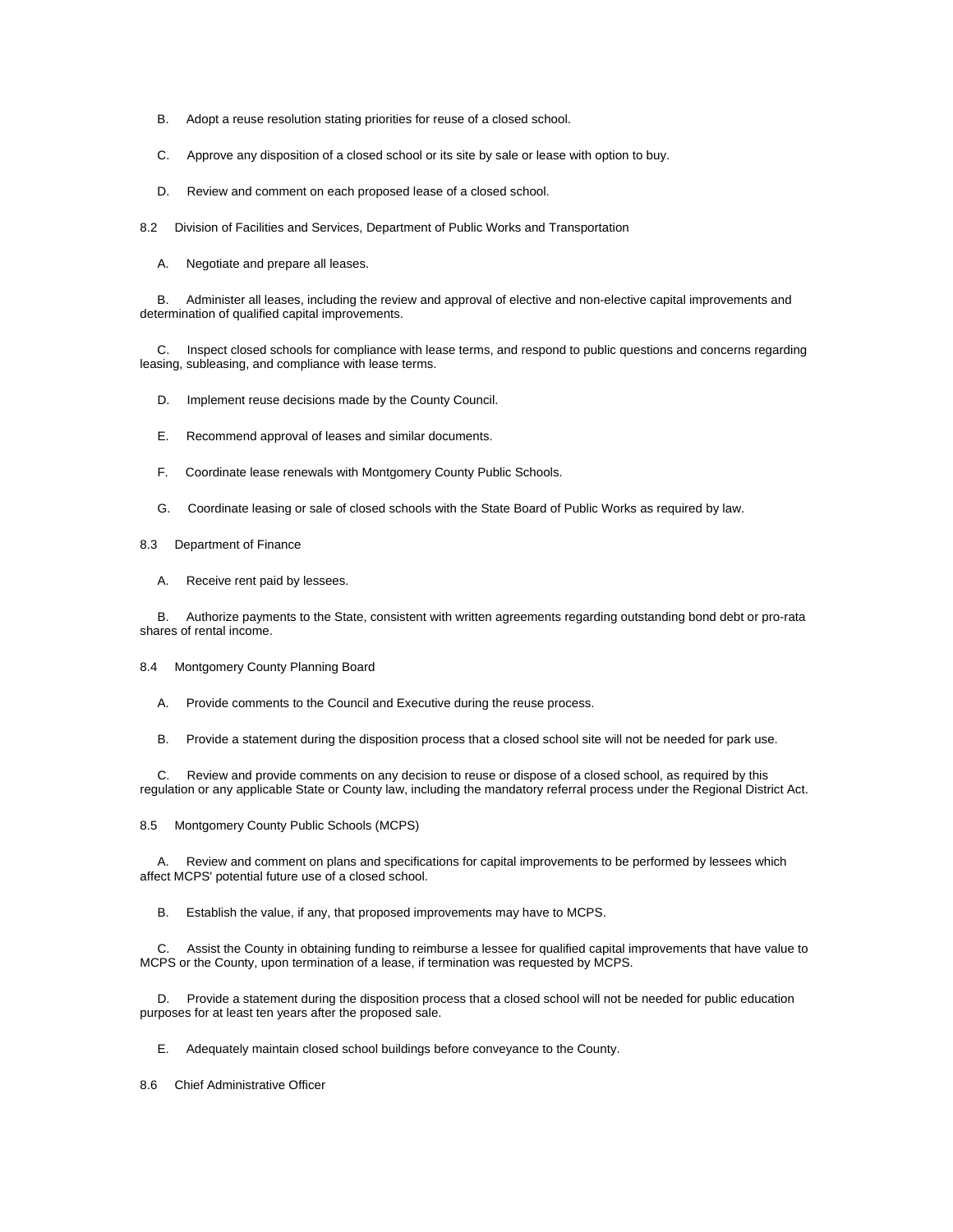A. Review and approve recommendations by the Division of Facilities and Services to implement reuses approved by the County Council.

B. Execute all leases and lease amendments.

 C. Resolve disputes between the County and the lessee with respect to the terms and conditions of a lease, to the extent that the lease provides for administrative resolution.

8.7 County Executive

 A. Authorize the Division of Facilities and Services to negotiate leases, pursuant to reuses approved by the County Council and in accordance with this regulation.

 B. Provide a statement during a disposition process that a closed school will not be needed for public recreation or human services.

## **11B.45.02.09 Applicability and Transition**

9.1 This regulation applies to any lease or other disposition of a closed school that takes effect after (date of Council approval), but not to any extension of a lease in force before (date of Council approval) without any material change in the terms of the lease.

9.2 If any provision in this regulation requires a change in a lease in force on (date of Council approval), that provision applies to the lease as of January 1, 2002. The provisions of this regulation which govern business terms of a lease, such as rent levels and rent credits, do not require a change in any lease in force on (date of Council approval).

9.3 The lease renewal process in Section 6.18 must not result in terminating the tenancy of any private school before June 30, 2003.

9.4 The reuse provisions of this regulation apply to any new use of a closed school that begins after (date of Council approval) unless that use was previously approved by a Council resolution that remains in force.

(Administrative History: Reg. No. 4-99AM; Dept.: Public Works and Transportation)